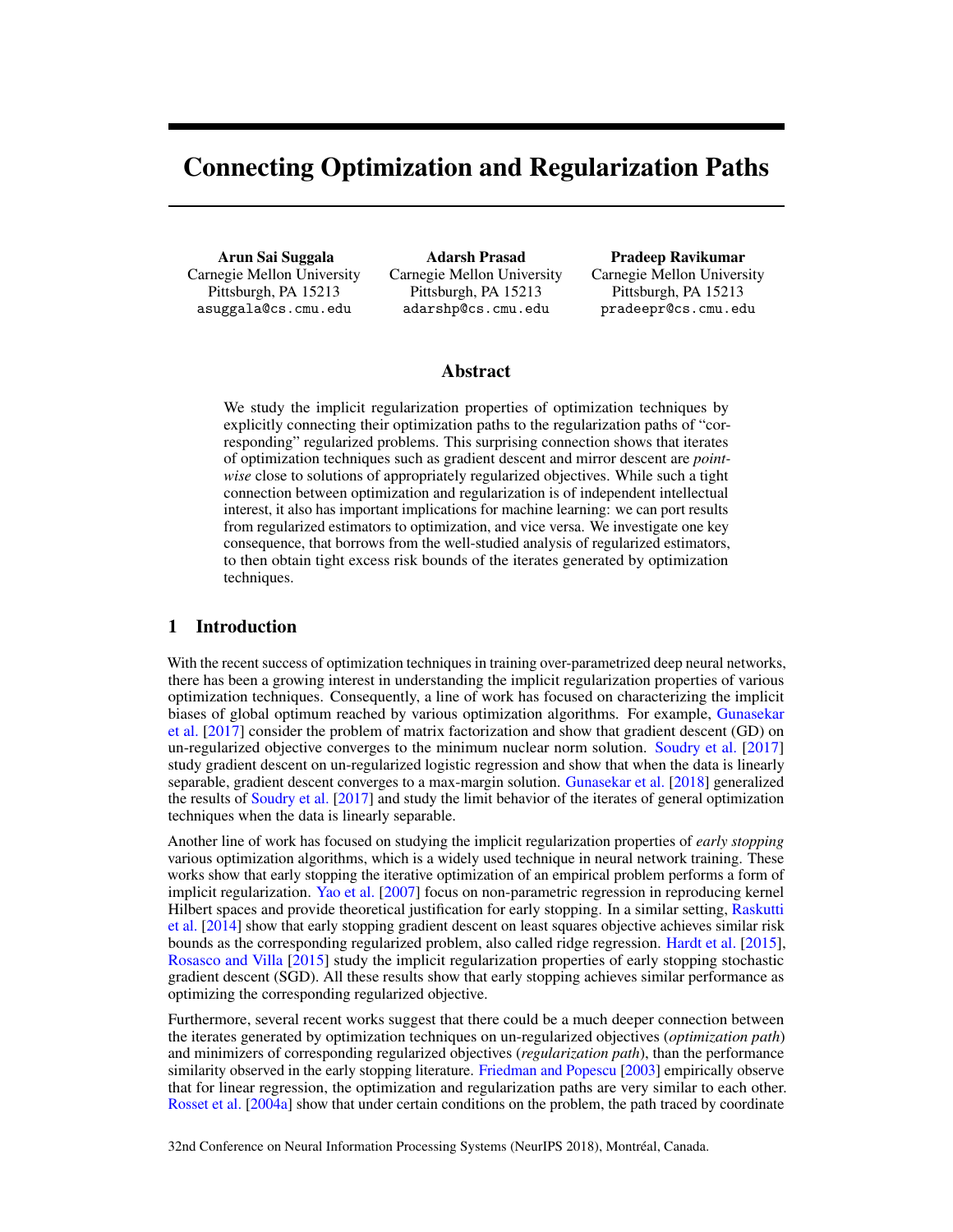descent or boosting is similar to the regularization path of  $L_1$  constrained problem. In a related work [Neu and Rosasco](#page-10-8) [\[2018\]](#page-10-8) consider the problem of linear least squares regression and show that the iterates produced by GD on least squares objective are related to the solutions of ridge regression. Specifically, for any given regularization parameter of ridge regression, [Neu and Rosasco](#page-10-8) [\[2018\]](#page-10-8) show that there exists a weighing scheme for GD iterates that is exactly equal to the ridge solution.

In this work, we take a step towards understanding the deeper connection between the two paths by explicitly connecting the optimization path to the regularization path of the corresponding regularized problem. Our results explicitly show that the sequence of iterates produced by iterative optimization techniques such as gradient descent, mirror descent on strongly convex functions, lie *pointwise* close to the regularization path of a corresponding regularized objective. This surprising connection allows us to transfer insights from regularization to optimization and vice-versa. We expect that our work will lead to a new class of results in both fields that explicitly draw upon this connection.

In this paper, we focus on a particular consequence of our connection: we derive excess risk bounds of the iterates of optimization techniques. There has been a huge line of work in the fields of machine learning and statistics on understanding the risk bounds of regularized problems [\[Negahban et al.,](#page-10-9) [2009,](#page-10-9) [Hsu et al.,](#page-10-10) [2012\]](#page-10-10). We utilize these results to derive excess risk bounds of iterates of optimization techniques.

Recently, there has been a line of work studying the excess risk of iterates of optimization techniques. [Yao et al.](#page-11-0) [\[2007\]](#page-11-0), [Raskutti et al.](#page-10-3) [\[2014\]](#page-10-3) focus on non-parametric regression in a reproducing kernel Hilbert space and derive excess risk bounds of iterates of gradient descent. [Wei et al.](#page-11-1) [\[2017\]](#page-11-1) extend these results to a broad class of loss functions. In the context of finite dimensional spaces, [Hardt et al.](#page-10-4) [\[2015\]](#page-10-4), [Chen et al.](#page-10-11) [\[2018\]](#page-10-11) use the notion of algorithmic stability, which was introduced by [Bousquet](#page-10-12) [and Elisseeff](#page-10-12) [\[2002\]](#page-10-12), to derive bounds on the expected excess risk of iterates of various methods. Our technique for deriving excess risk bounds can be viewed as an alternative to stability and has the advantage that we can make use of the existing results on the statistical properties of regularized problems. Moreover, this approach has the potential to obtain much tighter bounds than stability and we stress that any improvement in the analysis of regularized estimation will directly translate to a tighter bound for the corresponding optimization problem.

The main contributions of the paper are as follows. For strongly convex and smooth objectives, we explicitly connect the optimization path of GD and regularization path of *L*<sup>2</sup> <sup>2</sup> penalized objective. We further extend these results to Mirror Descent with strongly convex and smooth divergences. We use these connections to derive the excess risk of iterates of GD. For convex objectives, we show that the connection need not hold in general. However, for the problem of classification with separable data, we show that for losses with exponentially decaying tails, the optimization path of GD is close to the regularization path of the corresponding regularized objective.

## 2 Strongly Convex Loss

In this section we explicitly connect the optimization path of GD and regularization path of  $L_2^2$ penalized objective on strongly convex and smooth functions. Let  $f : \mathbb{R}^p \to \mathbb{R}$  be a twice differentiable function which is strongly convex and smooth with parameters  $m, M > 0$ . In this work we mainly focus on continuous time GD (that is, GD with infinitesimally small step size). We define the *optimization path* of GD on  $f(\theta)$ , started at  $\theta_0$ , as the trajectory followed by GD iterates, which is given by the following Ordinary Differential Equation (ODE)

$$
\dot{\theta}(t) := \frac{d}{dt}\theta(t) = -\nabla f(\theta(t)), \quad \theta(0) = \theta_0.
$$

We now relate the above optimization path to the *regularization path* of the corresponding  $L_2^2$ penalized objective, which is defined as the 1-dimensional path of optimal solutions of the following regularized objective, obtained as we vary  $\nu$  between  $[0, \infty)$ 

<span id="page-1-1"></span>
$$
\underline{\theta}(\nu) = \underset{\theta}{\operatorname{argmin}} f(\theta) + \frac{1}{2\nu} \|\theta - \theta_0\|_2^2. \tag{1}
$$

The following Lemma bounds the distance between the optimization and regularization paths.

<span id="page-1-0"></span>**Theorem 1.** Let  $\hat{\theta}$  be the minimizer of  $f(\theta)$ . Let  $\kappa = m/M$  and let  $c = \frac{2\kappa}{1+\kappa}$ . Moreover, let the *regularization penalty*  $\nu$  *and time t be related through the relation*  $\nu(t) = \frac{1}{cm} (e^{cMt} - 1)$ *. Suppose*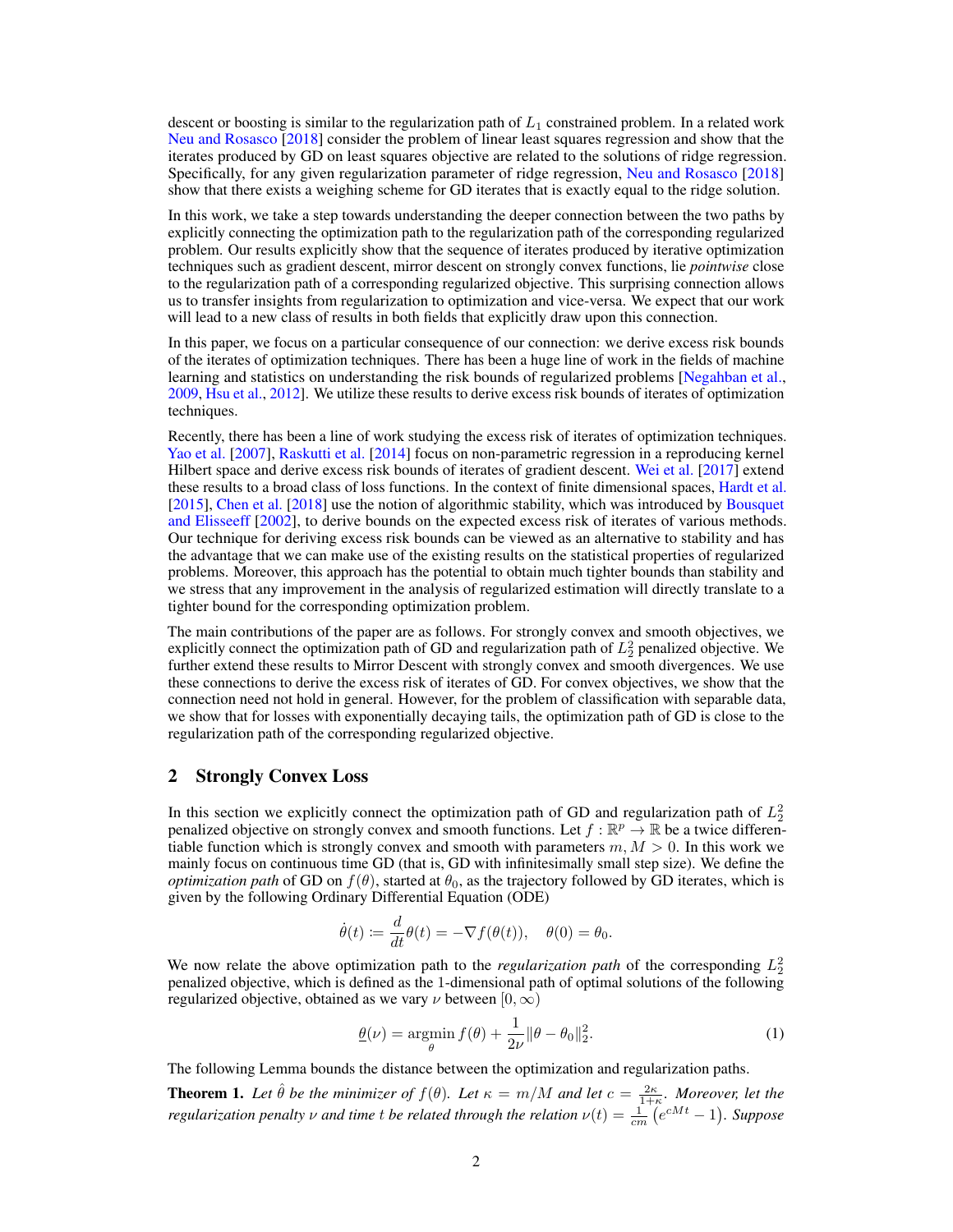*GD is started at*  $\theta_0$ *. Then* 

$$
\|\theta(t) - \underline{\theta}(\nu(t))\|_2 \le \frac{\|\nabla f(\theta_0)\|_2}{m} \left(e^{-mt} + \frac{c}{1 - c - e^{cMt}}\right).
$$

Note that when  $\kappa = 1$  the upper bound in the above Theorem is equal to 0, thus showing that both the paths are exactly the same. To get a sense of quality of the bound, we compare it with a simple triangle inequality based bound, where we derive an upper bound for  $\|\theta(t) - \underline{\theta}(\nu(t))\|_2$  by first bounding  $\|\theta(t) - \hat{\theta}\|_2$ ,  $\|\underline{\theta}(\nu(t)) - \hat{\theta}\|_2$  and then using a triangle inequality.

<span id="page-2-0"></span>**Theorem 2** (Weak Bound). *Consider the similar setting as in Theorem [1.](#page-1-0) Let*  $\nu(t) = \frac{1}{cm} (e^{cMt} - 1)$ . *Then*

$$
\begin{array}{rcl} \|\theta(t) - \underline{\theta}(\nu(t))\|_2 & \leq & \|\theta(t) - \hat{\theta}\|_2 + \|\underline{\theta}(\nu(t)) - \hat{\theta}\|_2 \\ & \leq & \frac{\|\nabla f(\theta_0)\|_2}{m} \left(e^{-mt} + \frac{c}{1 - c + e^{cMt}}\right). \end{array}
$$

The above Theorem gives us  $O(e^{-mt} + e^{-Mt})$  upper bound for the distance  $\|\theta(t) - \frac{\theta(\nu(t))}{\|2}$ . Whereas, Theorem [1](#page-1-0) gives us  $O(e^{-mt} - e^{-Mt})$  upper bound, which is strictly better than Theorem [2.](#page-2-0) Moreover, for small  $\bar{t}$ , the bound in Theorem [2](#page-2-0) is much weaker than the bound in Theorem [1.](#page-1-0) As we show later, the tighter bound in Theorem [1](#page-1-0) helps us obtain tight generalization bounds and early stopping rules for the iterates of GD.

By choosing a different relation  $\nu(t)$ , one can obtain a different connection and a different upper bound for the distance between optimization and regularization paths. In Appendix [A.1](#page--1-0) we consider different choices for  $\nu(t)$  and obtain different bounds. We believe the bounds in Theorem [1](#page-1-0) and Appendix [A.1](#page--1-0) can be further improved by choosing an "optimal"  $\nu(t)$ .

#### 2.1 Extension to Mirror Descent

In this section we provide an extension of Theorem [1](#page-1-0) to Mirror descent. Before we proceed, we briefly review mirror descent. For a complete review of properties of mirror descent and Bregman divergences see [\[Banerjee et al.,](#page-10-13) [2005,](#page-10-13) [Bubeck et al.,](#page-10-14) [2015\]](#page-10-14). Let  $\phi$  be a continuously differentiable Legendre function defined on  $\mathbb{R}^p$ . Moreover let  $\phi$  be  $\alpha$ -strongly convex w.r.t a reference norm  $\|.\|$ 

$$
\phi(\theta_2) - \phi(\theta_1) - \langle \nabla \phi(\theta_1), \theta_2 - \theta_1 \rangle \geq \frac{\alpha}{2} \|\theta_2 - \theta_1\|^2.
$$

Then the Bregman divergence  $D_{\phi}$  induced by  $\phi$  is defined as  $D_{\phi}(\theta_2, \theta_1) = \phi(\theta_2) - \phi(\theta_1)$  $\langle \nabla \phi(\theta_1), \theta_2 - \theta_1 \rangle$ .

**Mirror Descent (MD).** Suppose we want to minimize a convex function  $f(\theta)$  over  $\mathbb{R}^p$ . Then Mirror Descent with divergence  $D_{\phi}$  uses the following update rule to estimate the minimizer

$$
\theta^{t+1} = \operatorname*{argmin}_{\theta} f(\theta^t) + \langle \nabla f(\theta^t), \theta - \theta^t \rangle + \frac{1}{\eta_t} D_{\phi}(\theta, \theta^t).
$$

Solving the above equation gives us the following update rule:  $\nabla \phi(\theta^{t+1}) = \nabla \phi(\theta^t) - \eta_t \nabla f(\theta^t)$ . The continuous time dynamics of MD, started at  $\theta_0$ , is given by the following ODE

$$
\dot{\theta}(t) = -\nabla^2 \phi(\theta(t))^{-1} \nabla f(\theta(t)), \quad \theta(0) = \theta_0.
$$

 $D_{\phi}$ -**Regularization.** We connect the optimization path of MD to the regularization path of the following regularized problem

$$
\underline{\theta}(\nu) = \operatorname*{argmin}_{\theta} f(\theta) + \frac{1}{\nu} D_{\phi}(\theta, \theta_0),
$$

where  $\theta_0$  is some point in  $\Theta$ . The solution  $\underline{\theta}(\nu)$  satisfies the following continuous time dynamics

$$
\underline{\dot{\theta}}(\nu) \coloneqq \frac{d}{d\nu} \underline{\theta}(\nu) = -\left[\nu \nabla^2 f(\underline{\theta}(\nu)) + \nabla^2 \phi(\underline{\theta}(\nu))\right]^{-1} \nabla f(\underline{\theta}(\nu)).
$$

We now show that the optimization path of mirror descent with  $D_{\phi}$  divergence, started at  $\theta_0$ , is closely related to the regularization path of the corresponding  $D_{\phi}$ -regularized objective. Our analysis is similar to the analysis of GD.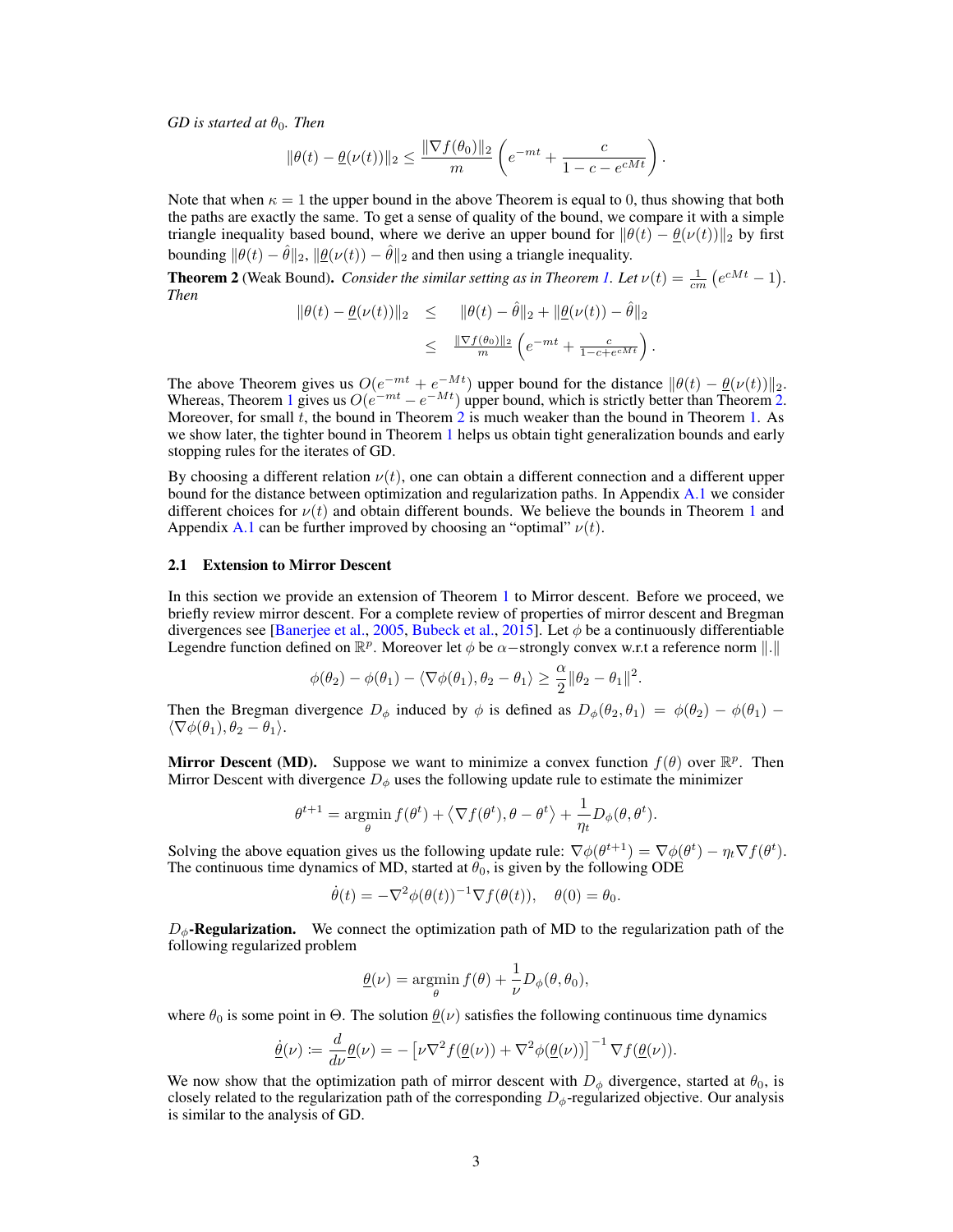**Theorem 3.** Let  $\hat{\theta}$  be the minimizer of  $f(\theta)$ . Suppose f is m strongly convex, M smooth and  $\phi$  is  $\alpha$ *strongly convex w.r.t euclidean norm. Moreover, suppose*  $\phi$  *is*  $\beta$  *smooth w.r.t euclidean norm, in the following balls around*  $\theta_0$  *and*  $\theta$ 

$$
\{\theta: D_{\phi}(\theta, \theta_0) \leq D_{\phi}(\hat{\theta}, \theta_0)\} \cup \{\theta: D_{\phi}(\hat{\theta}, \theta) \leq D_{\phi}(\hat{\theta}, \theta_0)\}.
$$

Let the regularization penalty  $\nu$  and time t be related through the relation  $\nu(t) = \frac{\beta}{cm} (e^{cMt/\alpha} - 1)$ , *where*  $c = 2\left(1 + \frac{\beta}{\alpha}\frac{1}{\kappa}\right)$  $\int^{-1}$  and  $\kappa = m/M$ *. If MD is started at*  $\theta_0$ *, then* 

$$
\|\theta(t)-\underline{\theta}(\nu(t))\|_2 \leq \frac{\beta}{\alpha} \frac{\|\nabla f(\theta_0)\|_2}{m}\left(e^{-mt/\beta} + \frac{c}{1-c-e^{cMt/\alpha}}\right).
$$

Note that when  $\beta = \alpha$ , we retrieve the bounds of GD in Theorem [1.](#page-1-0) An example of a divergence which satisfies the assumption of strong convexity and smoothness of  $\phi$  over  $\mathbb{R}^d$  is the Mahalanobis distance which is a divergence induced by the function  $\phi(x) = x^T A x$ , for some positive definite matrix *A*. However, we note that many popular divergences such as KL-divergence do not satisfy the smoothness condition over the entire space  $\mathbb{R}^d$ . For such divergences,  $\beta$  depends on the distance between the starting point  $\theta_0$  and the minimizer  $\hat{\theta}$  and their location in the space.

## 3 Consequences for Excess Risk of GD Iterates

In this section we utilize the connection between optimization and regularization paths derived in Theorem [1](#page-1-0) to provide excess risk bounds of GD iterates. To this end, we first derive excess risk bounds of the solutions of the regularized problem and then combine it with the result from Theorem [1](#page-1-0) to obtain the excess risk bounds of GD iterates.

#### 3.1 General Analysis

In this section we provide a general statistical analysis of the solution of the regularized problem in Equation [\(1\)](#page-1-1), for general statistical learning problems. Suppose we are given *n* i.i.d samples  $D_n = \{x_i\}_{i=1}^n$ , where  $x_i \in \mathcal{X}$ , drawn from a distribution *P*. Let  $\ell : \mathbb{R}^p \times \mathcal{X} \to \mathbb{R}$  be a loss function that assigns a cost  $\ell(\theta, x)$  for an observation *x*. Define the risk  $R(\theta)$  as  $R(\theta) = \mathbb{E}_{X \sim P} [\ell(\theta, X)]$  and let  $\theta^*$  be the minimizer of risk  $R(\theta)$ . Given samples  $D_n$ , our goal is to use  $D_n$  to obtain an estimate  $\hat{\theta}$  that has low excess risk:  $R(\hat{\theta}) - \min_{\theta} R(\theta)$ . Let  $R_n(\theta)$  denote the empirical risk, which is defined as  $R_n(\theta) = \frac{1}{n} \sum_{i=1}^n \ell(\theta, x_i)$ . We consider the following regularized problem for estimating a  $\theta$  with low excess risk<br>  $\min R_n(\theta) + \frac{1}{2}$ 

$$
\min_{\theta} R_n(\theta) + \frac{1}{2\nu} \|\theta\|_2^2.
$$
 (2)

<span id="page-3-0"></span>The following theorem bounds the parameter estimation error of the minimizer of the above problem. **Theorem 4.** *Suppose the empirical risk*  $R_n(\theta)$  *is m strongly convex and M smooth. Consider the regularized problem in Equation* [\(2\)](#page-3-0). Suppose the regularization penalty  $\nu$  satisfies  $1/\nu \geq$  $2\frac{\|\nabla R_n(\theta^*)\|_2}{\|\theta^*\|_2}$ . Then the optimal solution  $\underline{\theta}(\nu)$  satisfies

$$
\|\underline{\theta}(\nu)-\theta^*\|_2\leq \frac{3}{m\nu}\|\theta^*\|.
$$

Using the above result and the result from Theorem [1](#page-1-0) we now bound the parameter error of the iterates of continuous time GD.

**Corollary 5.** Suppose the conditions of Theorem [1](#page-1-0) are satisfied. Moreover, let t satisfy  $t \leq$  $\frac{1}{cM}\log\left(1+\frac{cm\|\theta^*\|}{2\|\nabla R_n(\theta^*)\|_2}\right)$  $\left( \int_{0}^{L} \right)$ , where  $c = \frac{2m}{m+M}$ . Then  $\theta(t)$  satisfies the following error bound

$$
\|\theta(t)-\theta^*\|_2 \leq \frac{\|\nabla R_n(\theta_0)\|_2}{m}\left(e^{-mt} + \frac{c}{1-c-e^{cMt}}\right) + \frac{3}{c}\frac{e^{-cMt}}{1-e^{-cMt}}\|\theta^*\|.
$$

Note that the above results provide deterministic error bounds for a particular choice of  $\nu, t$ . The random quantities  $m, M, ||\nabla R_n(\theta^*)||_2$  need to be bounded to instantiate the above result for specific learning problems.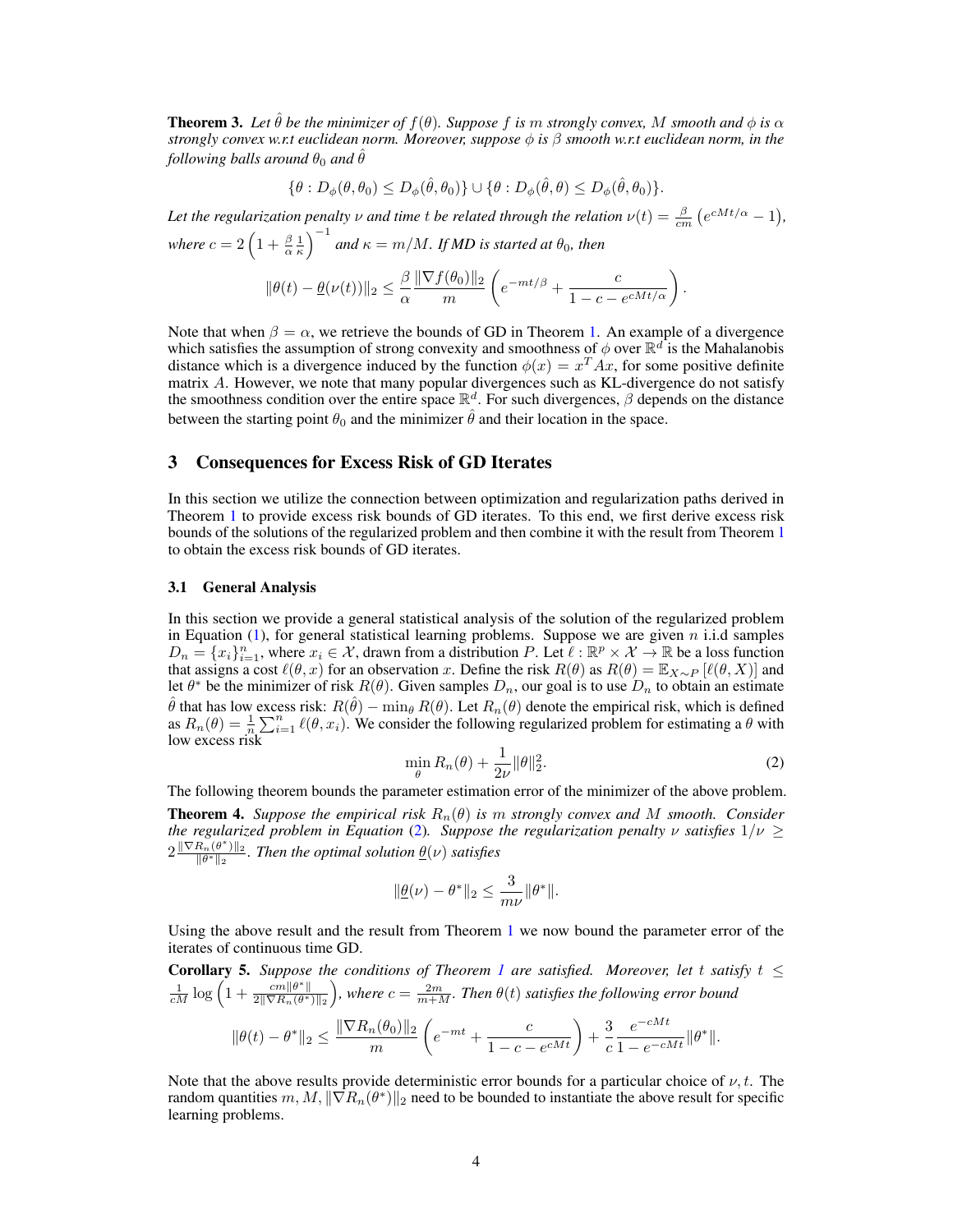Let  $\bar{m}$ , M be the strong convexity and smoothness parameters of the population risk  $R(\theta)$ . Using standard tools from empirical process theory, under certain regularity conditions on the distribution *P* and  $R(\theta)$ , one can show that  $\|\nabla R_n(\theta^*)\|_2$ ,  $\|\nabla R_n(0)\|_2$  scale as  $O(\sqrt{\frac{p}{n}}), O(\sqrt{\frac{p}{n}} + \|\theta^*\|)$  and  $m, M$ are close to  $\bar{m}, \bar{M}$  with high probability. Substituting these in Corollary 5 gives us the following bound for  $\|\theta(t) - \theta^*\|_2$  at  $t = \frac{1}{\epsilon M} \log \left(1 + \frac{\bar{c}\bar{m} \|\theta^*\|}{2} \sqrt{\frac{n}{p}}\right)$  $\setminus$ 

$$
\|\theta(t)-\theta^*\|_2=O\left(\left(e^{-\bar mt}-\bar ce^{-\bar Mt}\right)\|\theta^*\|+\sqrt{\frac{p}{n}}\right),
$$

where  $\bar{c} = \frac{2\bar{m}}{\bar{m} + M}$ . When  $\bar{m} = \bar{M}$ , the above bound shows that at  $t = \frac{1}{\bar{M}} \log \left(1 + \frac{\bar{M} \|\theta^*\|}{2} \sqrt{\frac{n}{p}}\right)$  $\big)$ , we achieve the standard parametric error rate  $O\left(\sqrt{\frac{p}{n}}\right)$ .

We note that the above bound can be improved with a tighter analysis of the regularized problem. In the next section, we consider the problem of linear regression and show how a better understanding of the regularized problem, coupled with our connection, helps us obtain a tighter parameter estimation error bound for the iterates of GD.

#### 3.2 Tighter Analysis for Linear Regression

Recall that in linear regression we observe paired samples  $\{(x_1, y_1), \ldots, (x_n, y_n)\}$ , where each  $(x_i, y_i) \in \mathbb{R}^p \times \mathbb{R}$ . The distribution of *y* conditioned on the covariates *x* is specified by the following linear model:  $y = \langle x, \theta^* \rangle + w$ , where *w* is drawn from a zero-mean distribution with bounded variance. In this work we assume that noise has a normal distribution with variance  $\sigma^2$ ; that is,  $w \sim \mathcal{N}(0, \sigma^2)$ . The goal in linear regression is to learn a linear map  $x \to \langle \theta, x \rangle$  with low risk  $R(\theta) = \mathbb{E} \left[ (y - \langle \theta, x \rangle)^2 \right]$ . The empirical risk  $R_n(\theta)$  is given by

$$
R_n(\theta) = \frac{1}{2n} \sum_{i=1}^n (y_i - \langle \theta, x_i \rangle)^2 = \frac{1}{2n} ||y - X\theta||_2^2,
$$
\n(3)

where  $X = [x_1, x_2, \dots x_n]^T \in \mathbb{R}^{n \times p}$  is the matrix of covariates. Let  $w = y - X\theta^*$  be the noise vector and  $\hat{\Sigma}$  be the empirical covariance matrix. The regularized problem [\(2\)](#page-3-0) corresponding to the least squares risk defined above is called ridge regression problem. Ridge regression has been well studied and analyzed in the literature of machine learning and statistics. We now provide the following result from [Hsu et al.](#page-10-10) [\[2012\]](#page-10-10) which obtains tight upper bounds on the parameter estimation error of the solution of ridge regression.

Theorem 6. *Suppose the covariate vector x has a normal distribution with mean* 0 *and covariance matrix*  $\Sigma$ *. Then there exists constants*  $c_1, c_2 > 0$  *that depend on*  $\Sigma$ *, such that for*  $n \geq c_1 p \log p$ *, the solution of ridge regression*  $\underline{\theta}(\nu)$  *satisfies the following error bound with probability at least*  $1 - 1/p^2$ 

$$
\|\underline{\theta}(\nu) - \theta^*\|_2^2 \leq \frac{1}{\kappa} \left[ \left\| \left( (\Sigma + \frac{1}{\nu} I)^{-1} \Sigma - I \right) \theta^* \right\|_2^2 + \underbrace{\frac{\sigma^2}{n} \sum_{i=1}^p \left( \frac{\nu \lambda_i}{1 + \nu \lambda_i} \right)^2}_{\text{Variance}} \right],
$$

*where*  $\lambda_i$  *is the i*<sup>th</sup> largest eigenvalue of  $\Sigma$ , where  $\kappa = \lambda_p/\lambda_1$ .

We now use the above bound to obtain error rates for optimization path of GD. For the sake of simplicity and to gain insights into the bound we consider the special case of identity covariance matrix.

<span id="page-4-0"></span>Corollary 7. *Suppose the covariate vector x has a normal distribution with mean* 0 *and identity covariance matrix. Then there exists a constant*  $c_1 > 0$  *such that for*  $n \geq c_1 p \log p$ *, the iterates of continuous time GD satisfy the following bound with probability at least*  $1 - 1/p^2$ 

$$
\|\theta(t)-\theta^*\|_2 \leq \tfrac{10}{9}\left(e^{-9t/10}-\tfrac{9}{10e^{99t/100}-1}\right)\left(\|\theta^*\|+\sigma\sqrt{\tfrac{p}{n}}\right)+\tfrac{1}{1+\nu(t)}\sqrt{\|\theta^*\|^2+\nu(t)^2\sigma^2\tfrac{p}{n}},
$$

*where*  $\nu(t) = \frac{100}{81} \left( e^{99t/100} - 1 \right)$ *. Further, at*  $t = \frac{100}{99} \log \left( 1 + \frac{81}{100} \frac{\|\theta^*\|^2}{\sigma^2} \frac{n}{p} \right)$  $\left( \cdot \right)$ , the iterate  $\theta(t)$  satisfies

$$
\|\theta(t) - \theta^*\|_2^2 \le (1+\epsilon) \left[ \frac{\|\theta^*\|^2}{\|\theta^*\|^2 + \frac{\sigma^2 p}{n}} \right] \frac{\sigma^2 p}{n},
$$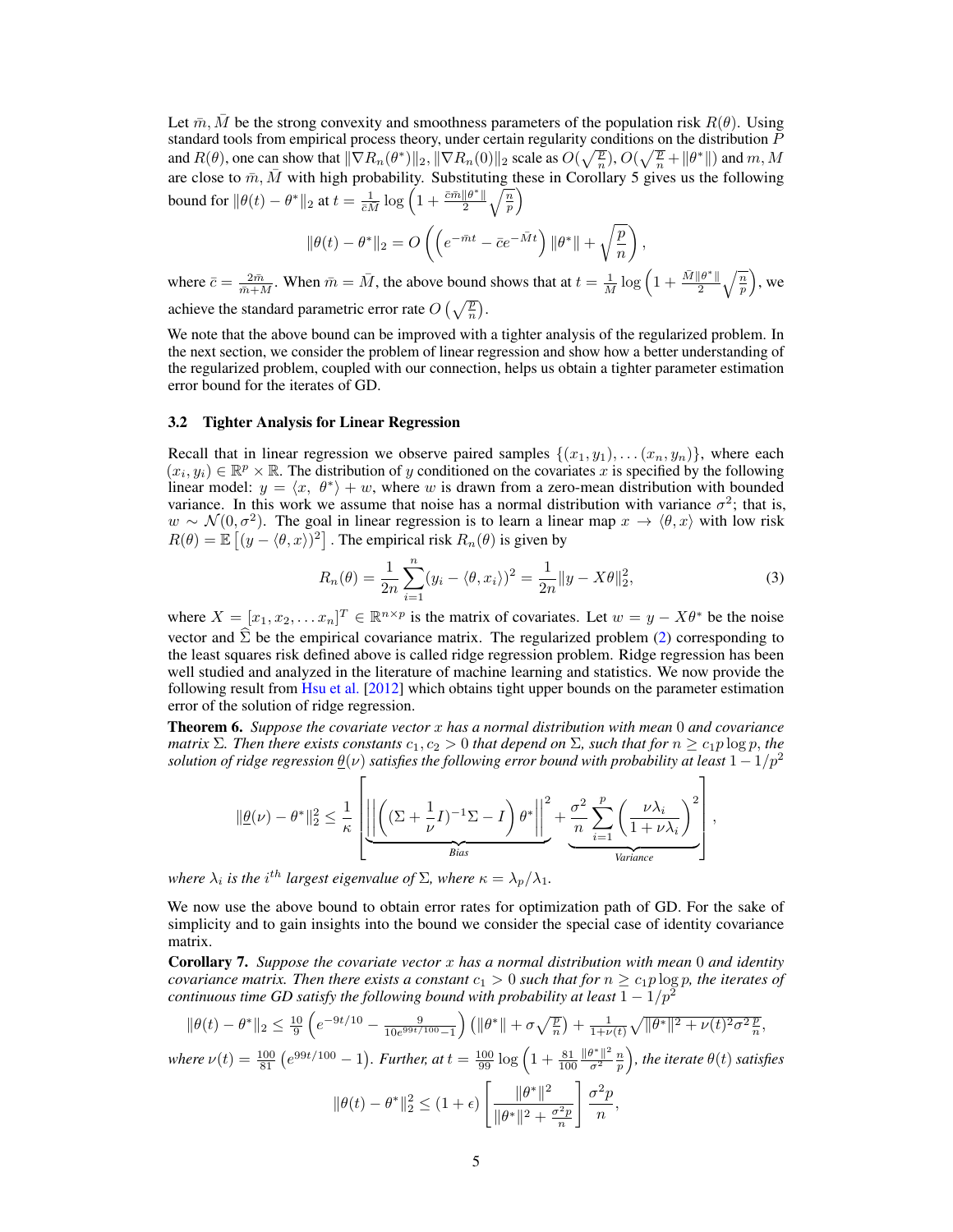*where*  $\epsilon$  *is a positive constant less than* 0.1*.* 

Note that the above bound provides an early stopping rule for GD on linear regression, and the resulting rate, especially in the high SNR regime where  $\sigma$  is high, can be better than the  $\frac{\sigma^2 p}{n}$  rate obtained by running GD until convergence.

Comparison with Stability. [Hardt et al.](#page-10-4) [\[2015\]](#page-10-4), [Chen et al.](#page-10-11) [\[2018\]](#page-10-11) used stability as a technique to provide expected excess risk bounds of iterates generated by an iterative optimization algorithm. We note that in the setting of strong convexity, existing stability based approaches impose a much stronger condition of strong convexity on  $R_n(\theta)$ . Specifically, they require the loss function  $\ell(\theta, x)$  to be strongly convex in  $\theta$  at each  $x \in \mathcal{X}$ . For example, this condition never holds for linear regression with dimension  $p > 1$ . Under the assumption that the loss function  $\ell(\theta, x)$  at each  $x \in \mathcal{X}$  is m strongly convex and M smooth, stability gives us the following expected risk bounds for  $\theta(t)$ 

$$
\mathbb{E}\left[R(\theta(t)) - R(\theta^*)\right] \le \frac{1}{n} \left(1 - e^{-2mt}\right) + e^{-2mt}.
$$

Note that the above bound doesn't provide an early stopping rule and suggests that one has to run the algorithm until convergence for the best possible rates. Moreover, our approach can obtain high probability statements, whereas the above rates are in expectation.

Comparison with VC, Rademacher complexity bounds. Traditional techniques for bounding excess risk of iterates proceed by separately bounding the optimization error  $\|\theta(t) - \theta\|$ , statistical error  $\|\hat{\theta} - \theta^*\|$  and then using a simple triangle inequality to bound  $\|\theta(t) - \theta^*\|$ . Such a technique gives us rates of the form  $O(e^{-mt} + \sigma \sqrt{\frac{p}{n}})$ . These rates suggest that one should always run GD until the end to obtain best possible rates and can't predict optimal early stopping rules. Note that the bound in Corollary [7,](#page-4-0)  $\|\theta(t) - \theta^*\|_2^2 \leq$  $\left[ \|\theta^*\|_2^2 / \left( \|\theta^*\|_2^2 + \sigma^2 p/n \right) \right]$  $\alpha$  $\frac{\sigma^2 p}{n}$ , is much better than  $O\left(\sigma^2 \frac{p}{n}\right)$ 

obtained using standard VC and Rademacher complexity bounds. This is especially true in the low SNR regime, where  $\sigma$  is large and as a result  $\alpha$  is low. Moreover, this rate is same as ridge regression rate. This shows that GD with early stopping can obtain similar rates as ridge regression; and rates which are tighter than those obtained via VC bounds and stability based risk bounds.

#### 4 Convex Loss

Having studied the setting where  $f(\cdot)$  is strongly convex, we next turn our attention to losses which are simply convex. As we show below, in the convex case, the connection between the two paths is more nuanced, and in particular, is problem specific.

Firstly, we derive a result which characterizes the end-point of the regularization path.

**Theorem 8.** Let  $f : \mathbb{R}^p \to \mathbb{R}$  be a convex function. Suppose f has a minimizer. Let  $\underline{\theta}(\nu)$  be the *minimizer of*

$$
f(\theta) + \frac{1}{2\nu} \|\theta - \theta_0\|_2^2.
$$

*Then as*  $\nu \to \infty$ ,  $\underline{\theta}(\nu)$  *converges to the minimizer which is closest to*  $\theta_0$ *.* 

We note that this result can be viewed as the regularization path analog of the result of [Gunasekar](#page-10-0) [et al.](#page-10-0) [\[2017\]](#page-10-0), where it was shown that for matrix factorization, the optimization path of GD converges to the minimum Frobenius norm solution. Next, we present a simple counterexample which shows that in the convex regime, both regularization and optimization paths need not converge to the same point.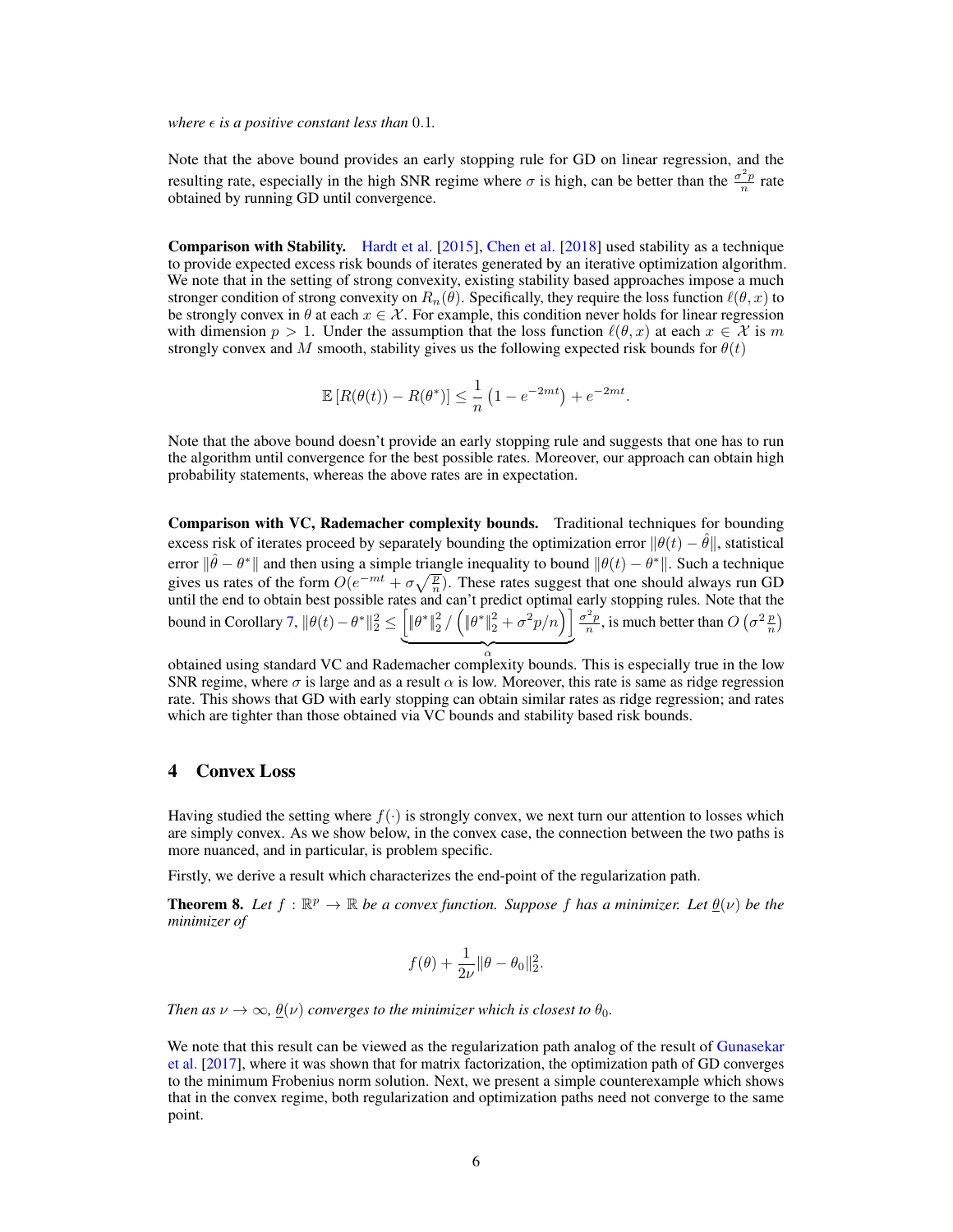Lemma 1. *Consider the following function in* 2*D*  $space f : \mathbb{R} \times (-100, \infty) \mapsto \mathbb{R}, f(x, y) = \frac{(x+1)^2}{y+100}.$  $Suppose the continuous time gradient descent is$ *initialized at*  $\theta_0 = (2, 1)$ *. Then, we have that* 

$$
\lim_{\nu \to \infty} \underline{\theta}(\nu) \neq \lim_{t \to \infty} \theta(t),
$$



The above result shows that for general convex losses, both the paths need not lie close to each other, even as  $t, \nu \to \infty$ .

#### 4.1 Classification Loss

In this section, we focus on classification losses and show that the optimization path of GD and the corresponding regularization path of *L*<sup>2</sup> <sup>2</sup> penalized risk are close to each other. Commonly used losses in classification such as exponential, logistic loss are not strongly convex and moreover, when the data  $D_n$  is separable, the risk doesn't admit a finite minimizer. In such cases, a more careful analysis is needed to bound the distance between the optimization and regularization paths.

Recent works by [Ji and Telgarsky](#page-10-15) [\[2018\]](#page-10-15), [Soudry et al.](#page-10-1) [\[2017\]](#page-10-1) study the behavior of gradient descent on un-regularized logistic regression and show that when the data is separable, GD converges to a max margin solution. In this section we first show that similar properties hold for the regularization path of  $L_2^2$  regularized objectives. Recall that in classification we observe samples  $D_n = \{(x_i, y_i)\}_{i=1}^n$ , where each  $(x_i, y_i) \in \mathbb{R}^p \times \{\pm 1\}$ . Let  $\ell(\theta, (x, y)) = \phi(yx^T\theta)$  be the loss at  $(x, y)$ . Consider the regularized problem in Equation [\(2\)](#page-3-0). We first present the following useful result from [Rosset et al.](#page-10-16) [\[2004b\]](#page-10-16) which shows that when the data is linearly separable, as  $\nu \to \infty$ , the minimizer  $\underline{\theta}(\nu)$  of [\(2\)](#page-3-0) converges to a max-margin solution.

<span id="page-6-0"></span>**Lemma 2.** Assume the data  $D_n$  is linearly separable; that is,  $\exists \tilde{\theta}$  such that  $\min_i y_i \left\langle x_i, \tilde{\theta} \right\rangle > 0$ . Let  $\phi(z)$  *be a monotone non-increasing loss function. If*  $\exists T > 0$  (*possibly*  $T = \infty$ ) such that:

$$
\lim_{t\to T}\frac{\phi(t\,(1-\epsilon))}{\phi(t)}=\infty, \forall \epsilon>0,
$$

*then is a margin maximizing loss function in the sense that any convergence point of the normalized* solutions  $\frac{\theta(\nu)}{\|\theta(\nu)\|_2}$  of the regularized problem [\(2\)](#page-3-0) as  $\nu \to \infty$  is an  $L_2$  margin maximizing separating<br>hyper-plane. Consequently, if this margin-maximizing hyper-plane is unique, then the solutions *converge to it*

$$
\lim_{\nu \to \infty} \frac{\underline{\theta}(\nu)}{\|\underline{\theta}(\nu)\|_2} = \underset{\|\theta\|_2 = 1}{\operatorname{argmax}} \left[ \min_i y_i \theta^T x_i \right].
$$

The condition on  $\phi$  in the above Lemma is satisfied by many popular loss functions such as logistic, exponential, squared hinge losses. Note that Lemma [2](#page-6-0) is *asymptotic* in nature. Our first contribution is to derive a non-asymptotic version of this theorem. We focus on the exponential loss  $\phi(z) = e^{-z}$ , but our results can be generalized to other losses as well. Perhaps interestingly, our non-asymptotic bounds depend on the Lambert W(product-log) function [\[Corless et al.,](#page-10-17) [1996\]](#page-10-17), which has a long history of applications to instrument design [\[Ohayon and Ron,](#page-10-18) [2013\]](#page-10-18) and statistical physics [\[Valluri](#page-11-2) [et al.,](#page-11-2) [2000\]](#page-11-2).

**Theorem 9.** Assume the data  $D_n$  is linearly separable; that is,  $\exists \tilde{\theta}$  such that  $\min_i y_i \left\langle x_i, \tilde{\theta} \right\rangle = 1$ . Let  $\ell(\theta,(y,x)) = \exp(-\theta^T(yx))$  and let  $\underline{\theta}(\nu)$  be the solution to the regularized problem in Equation [\(2\)](#page-3-0). *Then*  $\theta(\nu)$  *satisfies* 

*i*)  $R_n(\underline{\theta}(\nu)) \leq C_1 \frac{\mathcal{W}(\nu)}{\nu} = O\left(\frac{\log(\nu)}{\nu}\right)$  $\overline{\nu}$  $\left( \right)$ , where  $\mathcal{W}(\cdot)$  is the Lambert W function. *ii*)  $\|\underline{\theta}(\nu)\|_2 = \Theta(\log(\nu))$ *iii*)  $\frac{\min_i y_i x_i^T \underline{\theta}(\nu)}{\|\theta(\nu)\|}$  $\frac{\|\theta(\nu)\|_2}{\|\theta(\nu)\|_2} \geq 1 - \frac{\log \log(\nu)}{\log(\nu)} - \frac{\log n}{\log \nu}.$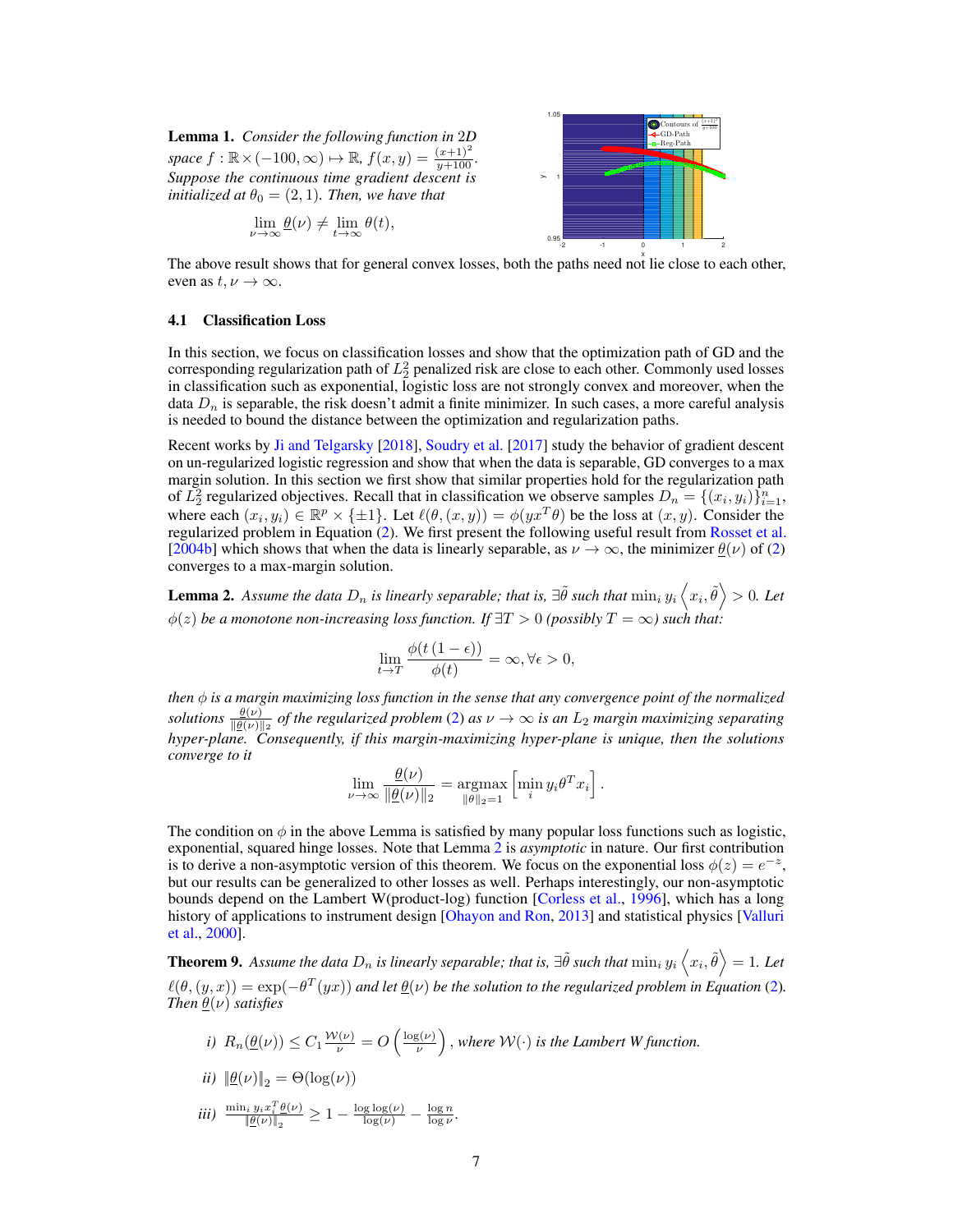As  $\nu \to \infty$ , the above Theorem shows that the  $\theta(\nu)$  converges to a max-margin solution, thus recovering the asymptotic result of [Rosset et al.](#page-10-16) [\[2004b\]](#page-10-16). Moreover, our result shows that the minimizer of the regularized problem [\(2\)](#page-3-0) converges to max-margin solution at a slow rate. In particular, the margin increases as  $O(\frac{1}{\log \nu})$ .

**Comparison with GD on**  $R_n(\theta)$ . [Soudry et al.](#page-10-1) [\[2017\]](#page-10-1) analyze gradient descent on exponential loss, with separable data and obtained similar bounds for the iterates of GD. Letting  $\theta(t)$  be the iterate of GD at time *t*, they show that  $R_n(\theta(t))$  goes down as  $O(1/t)$ , the margin converges as  $O(1/\log t)$ and  $\|\theta(t)\|_2$  increases as log t. When combined with our result, this shows that the optimization and regularization paths are very close to each other.

**Theorem 10.** Assume the data  $D_n$  is linearly separable; that is,  $\exists \tilde{\theta}$  such that  $\min_i y_i \left\langle x_i, \tilde{\theta} \right\rangle = 1$ .  $Let \ell(\theta, (y, x)) = \exp(-\theta^T(yx))$ . Suppose the regularization parameter v and time t are related as  $\nu(t) = t$ *. Suppose GD is initialized at 0. Then for any*  $t \geq 0$ *, we have* 

$$
\left|\min_{i\in[n]}\frac{y_i\left\langle x_i,\theta(t)\right\rangle}{\|\theta(t)\|_2}-\min_{i\in[n]}\frac{y_i\left\langle x_i,\underline{\theta}(\nu(t))\right\rangle}{\|\underline{\theta}(\nu(t))\|_2}\right|\leq O\left(\frac{1}{\log t}\right)
$$

<span id="page-7-3"></span>*.*

## 5 Experiments

In this section, we conduct simulations to corroborate our theoretical findings.

### 5.1 Strongly Convex

<span id="page-7-1"></span><span id="page-7-0"></span>

<span id="page-7-2"></span>Figure 1: Connecting GD and  $L_2^2$ -Penalization for Linear Regression

We use linear regression to empirically verify our results on connecting ridge-regression and gradient descent. We also corroborate our findings on excess risk and optimality of early-stopping rule for gradient descent.

Setup. We simulate a linear model by drawing the covariates from an isotropic gaussian  $X \sim$  $\mathcal{N}(0, \mathcal{I}_{p \times p})$  and the response  $y|x \sim \mathcal{N}(\theta^{*T}x, \sigma^2)$  where  $\theta^* = [1/\sqrt{p}, 1/\sqrt{p}, \ldots, 1/\sqrt{p}]^T$  and  $\sigma^2 = 2$ . We generate a sequence of iterates by GD with step size 0.01, and a corresponding sequence of solutions for the penalized estimation problem. We also study how the optimal iteration number *t* ⇤, which minimizes the excess risk, changes as we increase the number of samples for GD. In this case, we fix  $p = 100$  and vary the samples *n* from 100 to 1500. Similarly, we find the optimal penalization  $\nu^*$  for each *n*. All results are reported after averaging over 50 trials.

Results. We report our results in Figure [1.](#page-7-0)

- As shown by our theory, excess risk bounds for GD on OLS are composed of two terms, one which increases with *t* and the other which decreases with *t*. Hence, one expects the excess risk to first decreases, then increase before finally settling, which is corroborated by Figure  $1(a)$ .
- Figure  $1(b)$  shows a logarithmic relationship between  $t^*$  and  $n$ , thereby verifying our theoretical claims on *t* ⇤.
- Figure [1\(c\)](#page-7-3) shows that optimal risk for GD coincides with that of  $L_2^2$ -penalized estimation across different values of *n*.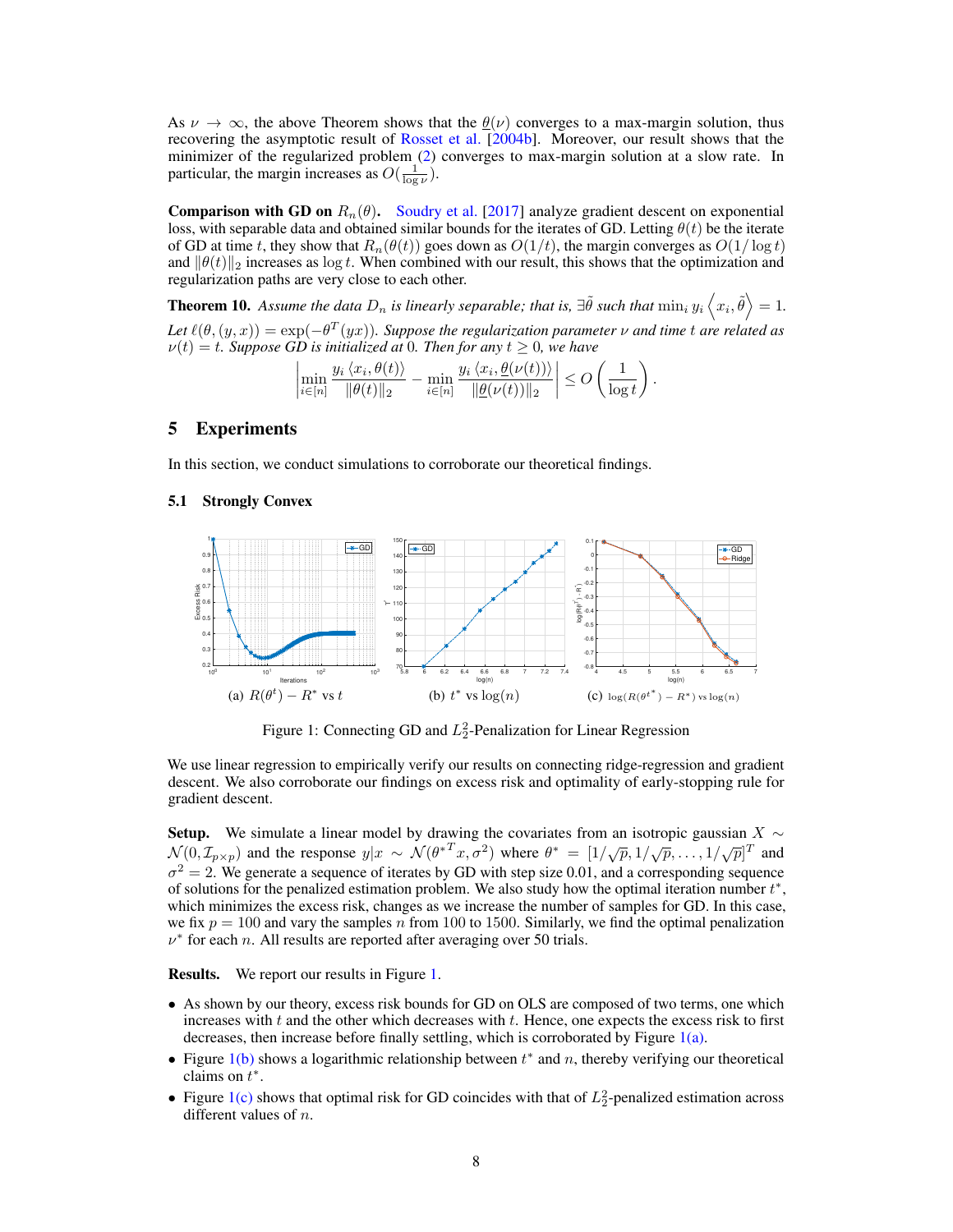#### 5.2 Classification

<span id="page-8-1"></span><span id="page-8-0"></span>

<span id="page-8-3"></span><span id="page-8-2"></span>Figure 2: Connecting GD and  $L_2^2$ -Penalization for Logistic Regression

In this section, we corroborate our results which connect GD and  $L_2^2$ -regularization in the context of logistic regression on separable data. In particular, we corroborate our findings on parameter error, behavior of margin and the difference in margin for optimization and regularization paths.

Setup. We construct a classification dataset by drawing covariates *X* from isotropic gaussian *i.e*.  $X \sim \mathcal{N}(0, \mathcal{I}_p)$ . We fix the true parameter  $\theta^* = [\frac{1}{\sqrt{p}}, \frac{1}{\sqrt{p}}, \dots, \frac{1}{\sqrt{p}}]^T$ . We fix the dimension  $p = 128$ and the number of samples to  $n = 32$ . Note that our choice of  $p, n$  ensures that the generated data is separable. We run GD with a step size  $\eta = 0.123$  and construct corresponding points on the regularization path  $(\nu(t) = \frac{t}{\eta})$  of the  $L_2^2$  squared penalized objective.

**Results.** We report our results in Figure [2.](#page-8-0)

- Figure [2\(a\)](#page-8-1) shows the norm of the points on the optimization and regularization paths. As predicted by our theory, the norm increases at a logarithmic rate.
- Figure [2\(b\)](#page-8-2) plots the *L*<sub>2</sub>-margin ( $\frac{\min_i y_i \theta^T(x_i)}{\|\theta\|_2}$ ) for both the optimization and regularization path. The figure confirms our results that the margin increases with  $\nu$ .
- Although the margins of both the optimization and regularization paths increase, Figure [2\(c\)](#page-8-3) depicts that after a few initial iterations, the difference in the margin between  $\theta^t$  and  $\underline{\theta}(\nu)$  decreases.

## 6 Summary and Future Work

In this work, we studied the connections between the trajectory of the iterates of optimization techniques such as GD, Mirror Descent and regularization path of the corresponding regularized objective. For strongly convex functions our results show that both the paths are point-wise close. However, for general convex functions, our results show that both the paths need not be close to each other. For the popularly studied problem of classification with separable data, we showed that the optimization and regularization paths are close to each other.

We believe studying the connection between optimization and regularization paths has several advantages, with the key advantage being that it can be used to study the statistical properties of iterates generated by optimization techniques. We also believe that our results on strongly convex losses can be further improved to obtain tighter connections and better generalization bounds of the iterates.

An interesting direction for future work would be to see if similar connections hold for non-convex problems and specifically the optimization objectives that arise in deep learning. For convex losses, our current work focused on analyzing classification losses with separable data. It would be interesting to study the connection for general convex losses and identify the conditions on the loss function under which both the paths stay close to each other.

While our analysis in this paper focused on GD, it'd be interesting to study if similar connections hold for other non-stochastic methods such as steepest descent, accelerated GD, Newton's method and stochastic methods such as SGD.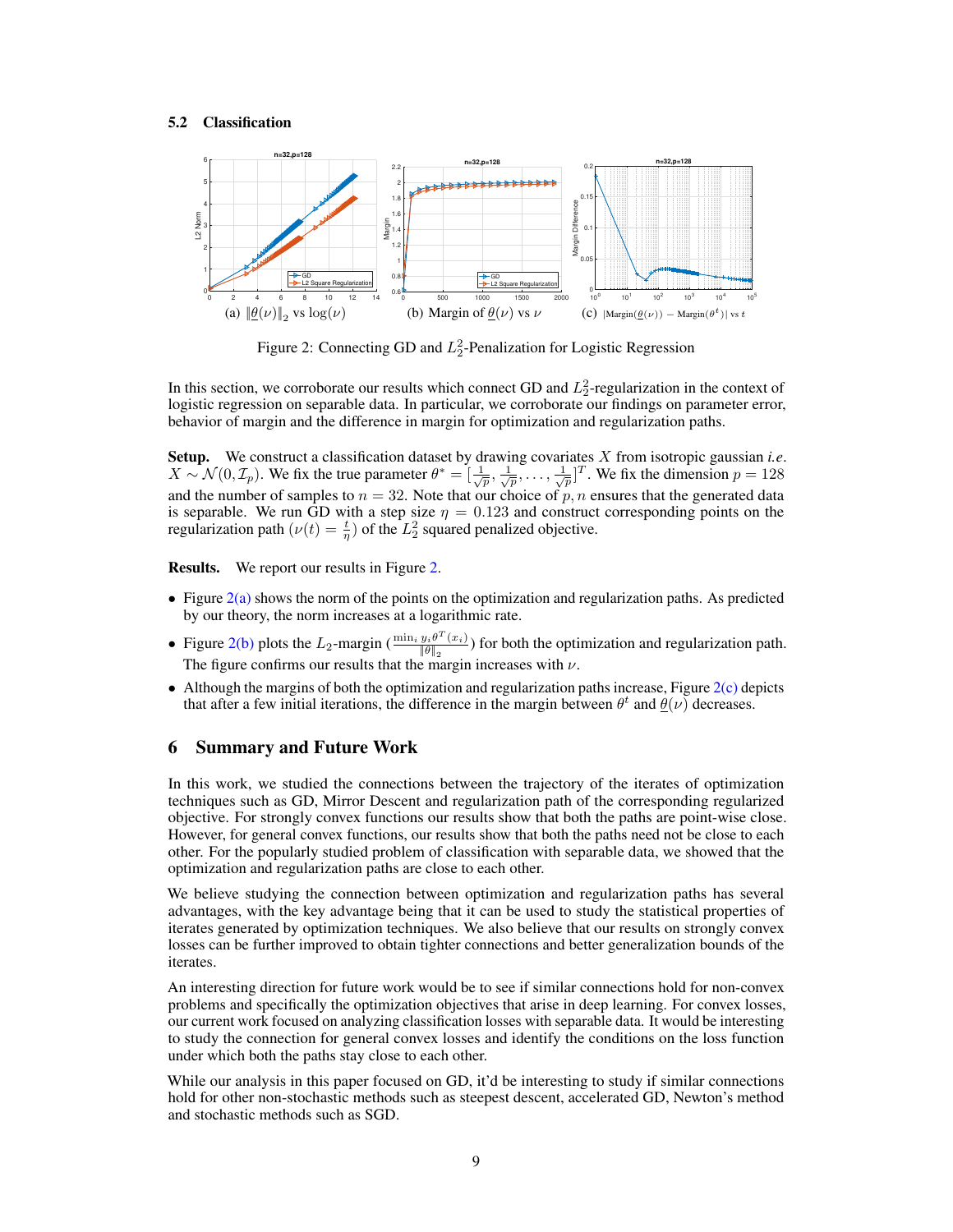# 7 Acknowledgement

We acknowledge the support of NSF via IIS-1149803, IIS-1664720, DMS-1264033. The authors are grateful to Suriya Gunasekar and anonymous reviewers for helpful comments on the paper.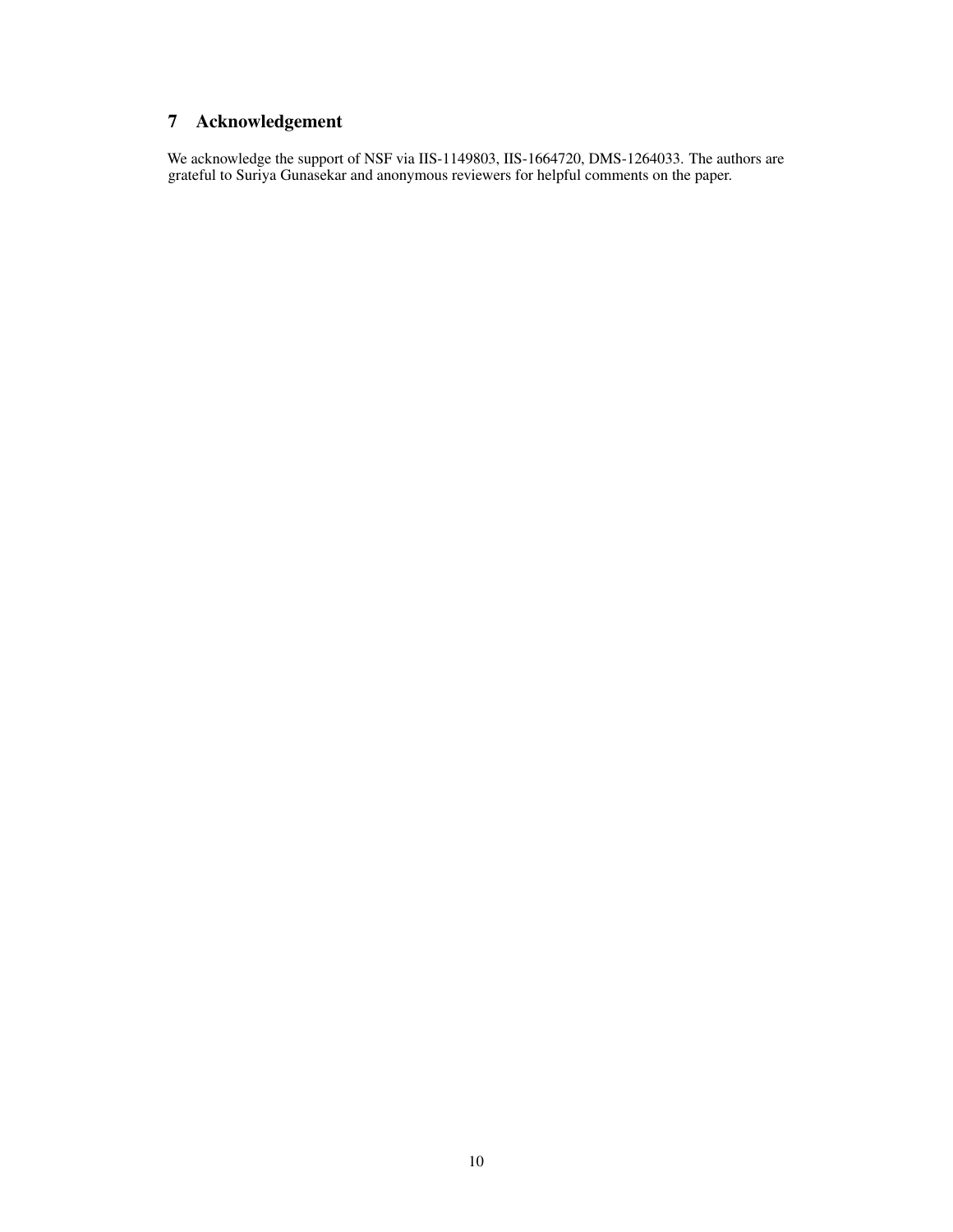## **References**

- <span id="page-10-13"></span>Arindam Banerjee, Srujana Merugu, Inderjit S Dhillon, and Joydeep Ghosh. Clustering with bregman divergences. *Journal of machine learning research*, 6(Oct):1705–1749, 2005.
- <span id="page-10-12"></span>Olivier Bousquet and André Elisseeff. Stability and generalization. *Journal of machine learning research*, 2 (Mar):499–526, 2002.
- <span id="page-10-14"></span>Sébastien Bubeck et al. Convex optimization: Algorithms and complexity. *Foundations and Trends*<sup>R</sup> *in Machine Learning*, 8(3-4):231–357, 2015.
- <span id="page-10-11"></span>Y. Chen, C. Jin, and B. Yu. Stability and Convergence Trade-off of Iterative Optimization Algorithms. *ArXiv e-prints*, April 2018.
- <span id="page-10-17"></span>Robert M Corless, Gaston H Gonnet, David EG Hare, David J Jeffrey, and Donald E Knuth. On the lambertw function. *Advances in Computational mathematics*, 5(1):329–359, 1996.
- <span id="page-10-6"></span>J Friedman and Bogdan E Popescu. Gradient directed regularization for linear regression and classification. Technical report, Citeseer, 2003.
- <span id="page-10-2"></span>S. Gunasekar, J. Lee, D. Soudry, and N. Srebro. Characterizing Implicit Bias in Terms of Optimization Geometry. *ArXiv e-prints*, February 2018.
- <span id="page-10-0"></span>Suriya Gunasekar, Blake E Woodworth, Srinadh Bhojanapalli, Behnam Neyshabur, and Nati Srebro. Implicit regularization in matrix factorization. In *Advances in Neural Information Processing Systems*, pages 6152– 6160, 2017.
- <span id="page-10-4"></span>Moritz Hardt, Benjamin Recht, and Yoram Singer. Train faster, generalize better: Stability of stochastic gradient descent. *arXiv preprint arXiv:1509.01240*, 2015.
- Abdolhossein Hoorfar and Mehdi Hassani. Inequalities on the lambert w function and hyperpower function. *J. Inequal. Pure and Appl. Math*, 9(2):5–9, 2008.
- <span id="page-10-10"></span>Daniel Hsu, Sham M Kakade, and Tong Zhang. Random design analysis of ridge regression. In *Conference on Learning Theory*, pages 9–1, 2012.
- <span id="page-10-15"></span>Ziwei Ji and Matus Telgarsky. Risk and parameter convergence of logistic regression. *arXiv preprint arXiv:1803.07300*, 2018.
- Mor Shpigel Nacson, Jason Lee, Suriya Gunasekar, Nathan Srebro, and Daniel Soudry. Convergence of gradient descent on separable data. *arXiv preprint arXiv:1803.01905*, 2018.
- <span id="page-10-9"></span>Sahand Negahban, Bin Yu, Martin J Wainwright, and Pradeep K Ravikumar. A unified framework for highdimensional analysis of *m*-estimators with decomposable regularizers. In *Advances in Neural Information Processing Systems*, pages 1348–1356, 2009.
- <span id="page-10-8"></span>G. Neu and L. Rosasco. Iterate averaging as regularization for stochastic gradient descent. *ArXiv e-prints*, February 2018.
- <span id="page-10-18"></span>Ben Ohayon and Guy Ron. New approaches in designing a zeeman slower. *Journal of Instrumentation*, 8(02): P02016, 2013.
- <span id="page-10-3"></span>Garvesh Raskutti, Martin J Wainwright, and Bin Yu. Early stopping and non-parametric regression: an optimal data-dependent stopping rule. *Journal of Machine Learning Research*, 15(1):335–366, 2014.
- <span id="page-10-5"></span>Lorenzo Rosasco and Silvia Villa. Learning with incremental iterative regularization. In *Advances in Neural Information Processing Systems*, pages 1630–1638, 2015.
- <span id="page-10-7"></span>Saharon Rosset, Ji Zhu, and Trevor Hastie. Boosting as a regularized path to a maximum margin classifier. *Journal of Machine Learning Research*, 5(Aug):941–973, 2004a.
- <span id="page-10-16"></span>Saharon Rosset, Ji Zhu, and Trevor J Hastie. Margin maximizing loss functions. In *Advances in neural information processing systems*, pages 1237–1244, 2004b.
- Mark Rudelson and Roman Vershynin. Smallest singular value of a random rectangular matrix. *Communications on Pure and Applied Mathematics*, 62(12):1707–1739, 2009.
- <span id="page-10-1"></span>Daniel Soudry, Elad Hoffer, and Nathan Srebro. The implicit bias of gradient descent on separable data. *arXiv preprint arXiv:1710.10345*, 2017.